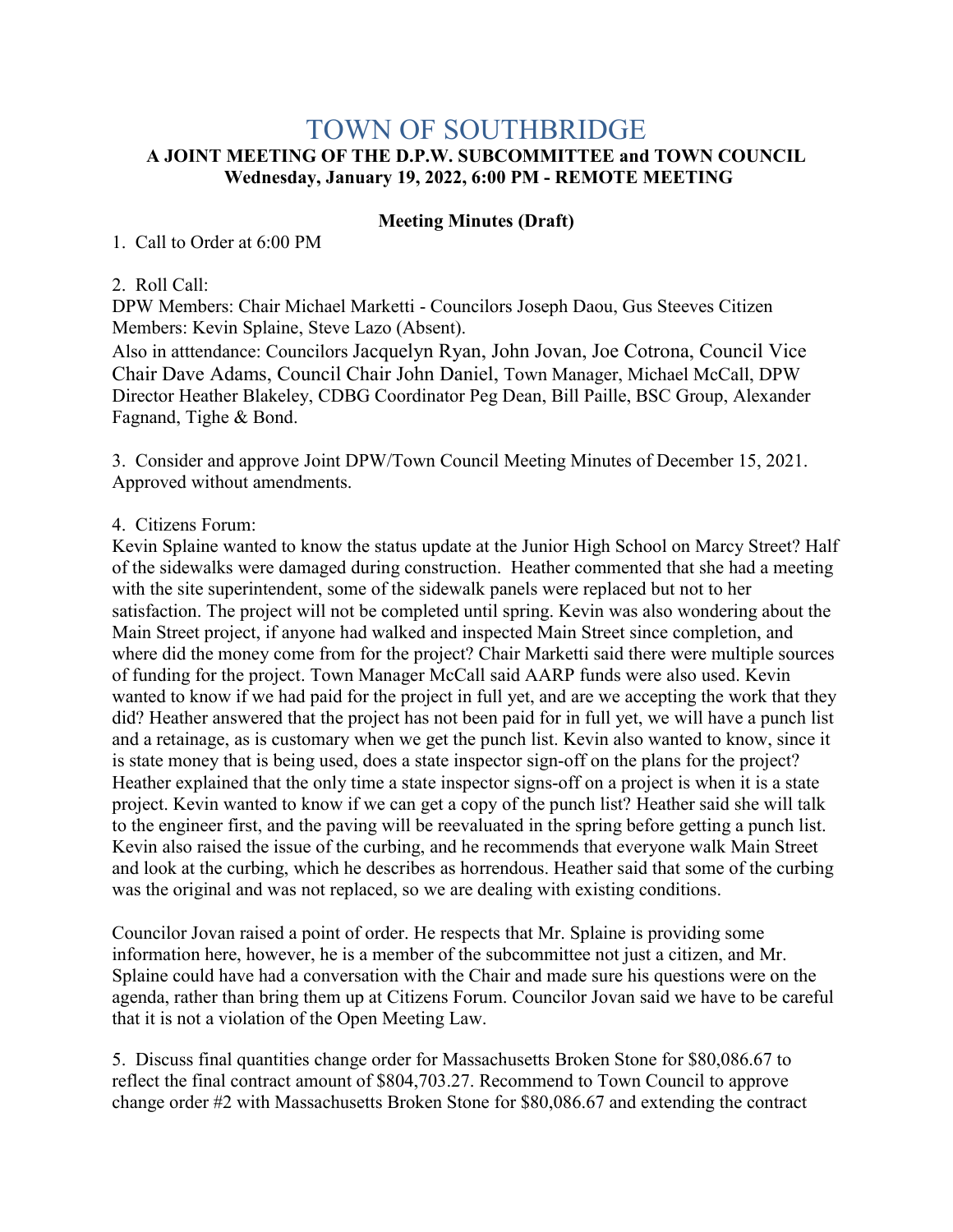completion date by 2 days to reflect the last day of work, funding from Project 64843, Road Paving Construct and Reconstruct. Motion made by Splaine, second by Daou. Vote 4-0 in favor. **Discussion:** Heather explained that this was the final quantities change order, that this was the total amount for the quantities used on the project that need to paid out as final, based on bid prices with adjustments for what was actually done. A summary was provided of the actual bid quantities and actual installed quantities. A majority of the quantities increase was from the Paige Hill reclamation project. Chair Marketti said he will support this, because we have no choice, but he did not recall voting to do a full reclamation on Paige Hill. Councilor Adams wanted a clarification, he asked if we did a change order for Paige Hill? Heather said that is correct, we did a change order for the reclaimed portion only.

6. Discuss negative change order for Indus (Sealcoating, Inc.) for a reduction of \$30,000 for an approved contract value of \$637,160.00 with the remaining amount to be spent of \$68,765.51. Recommend to Town Council to approve the negative change order #2 reducing the contract by \$30,000 with Indus for a new contract value of up to \$637,160, funding from Project 64843, Road Paving Construct and Reconstruct. Motion made by Splaine, second by Steeves. Vote 4-0 in favor.

**Discussion:** Heather explained we did a change order earlier to increase the contract value to allow more work to be done because there was additional funding at the time. With the increase of the previous agenda, in order to balance what we have in our \$1.5 million (Road Improvement Plan), we needed to reduce the quantities somewhere else. The additional sealcoating was not done, so we will reduce their scope of work until the spring so that it doesn't exceed this value. This way, we are still within our \$1.5 million of accrued funds. Heather detailed the costs to date of all the road projects under the plan.

7. Discuss change in scope with VHB for Main Street Improvements to include proposal for reevaluation of the traffic signal at Main and Elms/Central St. This cost to would be covered under the existing design and oversight contract. Recommend to Town Council approval of the Change in Scope with VHB for review of the intersection of Main St and Elm/Central St. There is no additional cost associated with this change in scope. Motion made by Steeves, second by Splaine. Vote 4-0 in favor.

**Discussion:** Heather explained that at the last meeting we discussed having the lights at the intersection of Main, Central and Elm studied, and she looked at the costs associated with the study. VHB said they could do the study within their existing contract. They provided her with a scope of work, they will evaluate the timing of the signals, and provide her with a report. Councilor Steeves asked for a clarification about the cost and the previous amendments to the contract. Heather explained that some of the amendments were for the water project. Steeves asked if we had already budgeted for this work. Heather explained that they budgeted a certain amount for oversight and design, so this is a different use of the funds already budgeted. Steeves asked about a time frame for the work to be done. Heather said it would take about 4 months. Steeves pointed out that the "Scope of Services" says it will take 4 hours at each intersection. Heather explained that it will take them 4 months to render a decision from the date of execution.

8. Discuss Complete Streets Policy. Recommend to Town Council accepting Complete Streets Policy and submitting the policy for review. Motion made by Daou, second by Steeves. Vote 4-0 in favor.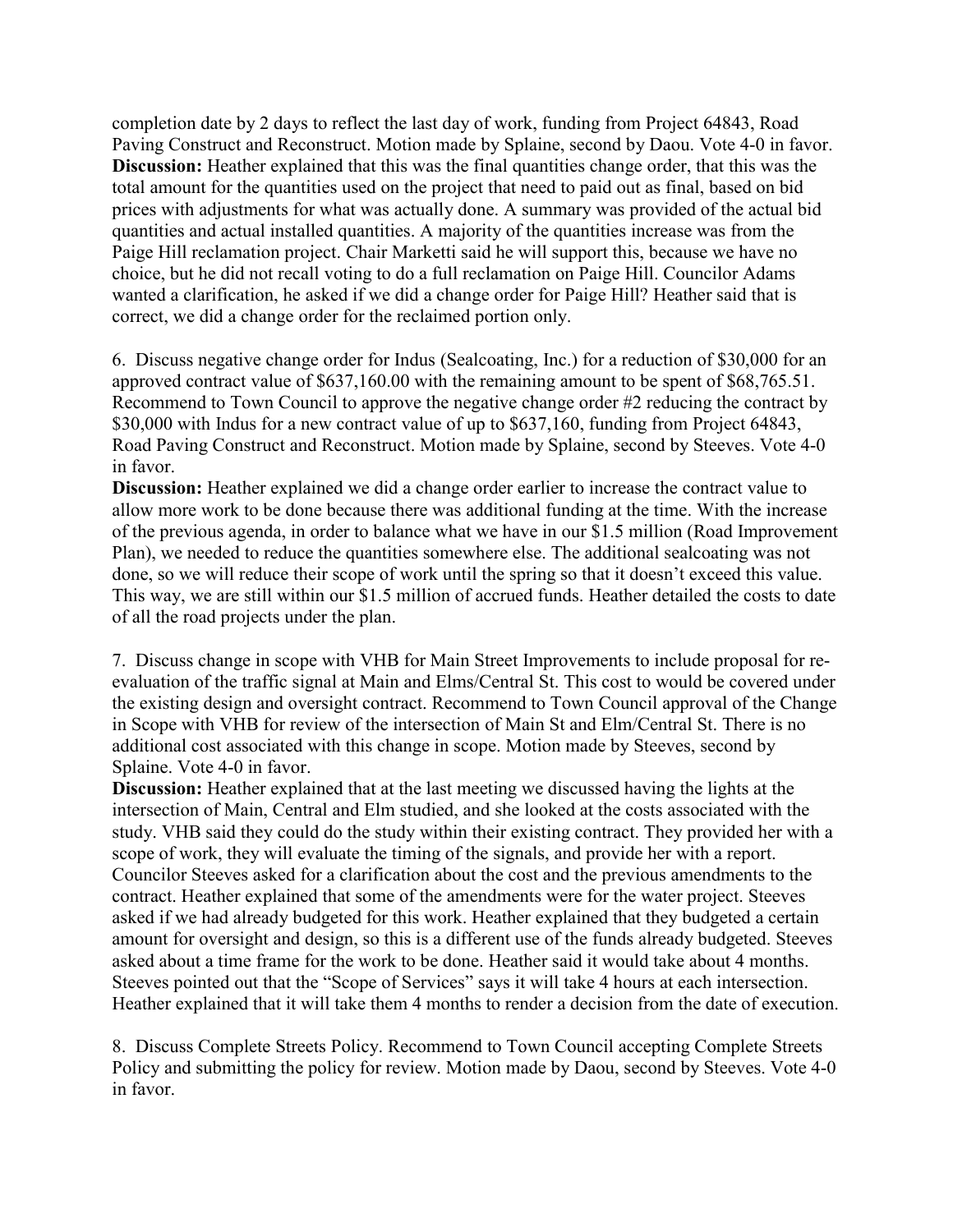**Discussion:** Heather asked Peg Dean to be on this call as the Complete Streets Policy is being "co-pushed" with her Department. Heather explained that the Complete Streets Program is, for those who are not familiar with it, making streets accessible for all modes of transportation; cars, trucks, pedestrians and bikes. Peg Dean introduced Bill Paille of BCS Group, and said they have offered us technical assistance on Complete Street. Once the Policy is approved, we can put out RFPs for BSC Group to assist us. Ms. Dean explained the Complete Streets program and policies, and how it "dovetails" with the rail-trail. Mr. Paille explained the time-table for applying for the funds from Complete Streets. Ms. Dean also said she believed the West Street project would qualify for the funds. Councilor Steeves asked about public transit, and believes that some of the Complete Streets funds can be used for Public Transit. He would love to see a return of the old trolley line that used to run through town. Steves also would like to see the funds used to replace the sidewalk on Main Street in front of the art center and cemetery. Councilor Adams spoke about the conversation he had with town officials in the past about applying for the Complete Streets program. He said he liked the policy, he fully supports this, and is glad it is on the agenda. He also spoke about the CMRPC (Central Mass Regional Planning Commission) that he sits on, and how other towns are taking advantage of the Complete Streets program. Councilor Ryan said she loves the idea and is glad it is moving forward, and also wanted to mention that she sits on the WRTA Advisory Board (Worcester Regional Transit Authority) and thinks there is a way to use some of the funds for expanding bus stops in town, including stops along the rail-trail.

9. Discuss 75% design plans for West St. Review roadway layout and design. Discuss possible dedicated multiple use path (bike and pedestrian) on east side of West St in support of the possible multiple use path (bike and pedestrians – rail trail) from Sturbridge to Dudley and grant application being submitted by Economic Development. Review of the current design and possible bid alternate to include the multiple use path consistent with Complete Streets Policy (if approved) and in support of grant application being submitted by Economic Development. **Discussion:** Chair Marketti asked that we talk about the West Street design plan that is funded through Chapter 90 funds, and that the rial-trail discussion be reserved for Planning  $\&$ Development. Heather explained that the West Street project is being funded by Chapter 90, CDBG and Water & Sewer enterprise funds as well. Heather then shared a presentation of the West Street design from Tighe & Bond. Councilor Steeves asked where there would be a crossing at Main Street, which is a dangerous intersection? Heather answered that some work would still be needed at the Main St. intersection to improve the crossing signals. Peg Dean commented on the Complete Streets and the increase in pedestrian accidents over the years. Ms. Dean is passionate about providing safe pedestrian access. Councilor Adams commented that this is a good concept of two departments working together on our parks, trails and West Street. Councilor Jovan asked about the West St. design plans, if it is going to take care of the water drainage that ices up at Collier and School Street. Heather spoke to the problem and said the plans will create an under drain system and catch basin. Jovan also asked about the fencing at West Street field and suggested the fence be replaced. Alexander Fagnand, of Tighe & Bond, said the plan was to retain the fencing, but they would look at it. Councilor Steeves also asked about the fencing, and Heather said it might be a good idea to replace it. Heather also said if we decide to create a bike path on the West Street design, there will likely be a change order on the next meeting agenda. Chair Marketti asked when the project would start? Heather said this